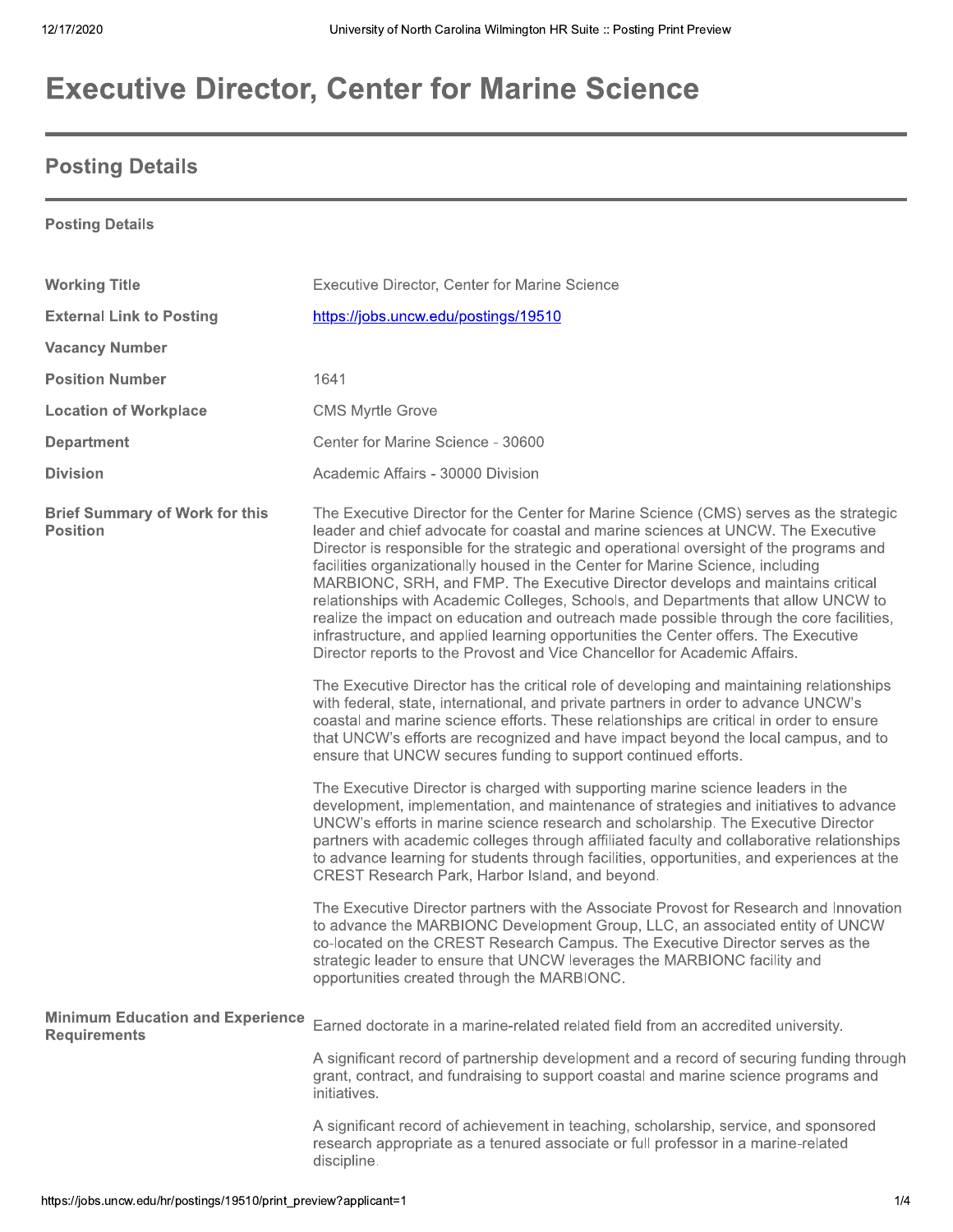| 12/17/2020                                                               | University of North Carolina Wilmington HR Suite :: Posting Print Preview                                                                                                                                                                                                                                                                                                                                                                                                                                                                                                                                                                                                                                                                                                                                                                                                                                                                                                                                             |
|--------------------------------------------------------------------------|-----------------------------------------------------------------------------------------------------------------------------------------------------------------------------------------------------------------------------------------------------------------------------------------------------------------------------------------------------------------------------------------------------------------------------------------------------------------------------------------------------------------------------------------------------------------------------------------------------------------------------------------------------------------------------------------------------------------------------------------------------------------------------------------------------------------------------------------------------------------------------------------------------------------------------------------------------------------------------------------------------------------------|
|                                                                          | At least three years of significant administrative experience, including supervision of<br>faculty and staff, management of financial resources, and oversight of administrative<br>processes that impact multiple departments/units within an institution.                                                                                                                                                                                                                                                                                                                                                                                                                                                                                                                                                                                                                                                                                                                                                           |
|                                                                          | Proven record in the recruitment and retention of a diverse faculty and staff.                                                                                                                                                                                                                                                                                                                                                                                                                                                                                                                                                                                                                                                                                                                                                                                                                                                                                                                                        |
| <b>Preferred Education, Knowledge,</b><br><b>Skills &amp; Experience</b> | Accomplished, energetic, and visionary skills capable of leading a complex, multi-<br>focused organization.                                                                                                                                                                                                                                                                                                                                                                                                                                                                                                                                                                                                                                                                                                                                                                                                                                                                                                           |
|                                                                          | Ability to support both basic and applied research, encourage the development of early<br>career scientists, and advocate for balance and needs across a wide variety of marine<br>science research and education.                                                                                                                                                                                                                                                                                                                                                                                                                                                                                                                                                                                                                                                                                                                                                                                                    |
|                                                                          | Excellent communication and interpersonal skills, including a consultative leadership<br>style and appreciation for shared governance, diversity, equity, and inclusion.                                                                                                                                                                                                                                                                                                                                                                                                                                                                                                                                                                                                                                                                                                                                                                                                                                              |
|                                                                          | Commitment to developing and maintaining community engagement and outreach<br>activity, especially with potential research sponsors, funding agencies, and public/private<br>partners.                                                                                                                                                                                                                                                                                                                                                                                                                                                                                                                                                                                                                                                                                                                                                                                                                                |
|                                                                          | Administrative experience leading and managing a research center or institute.                                                                                                                                                                                                                                                                                                                                                                                                                                                                                                                                                                                                                                                                                                                                                                                                                                                                                                                                        |
| <b>Primary Purpose of Organizational</b><br>Unit                         | The UNCW Center for Marine Science (CMS) is dedicated to providing an environment<br>that fosters a multidisciplinary approach to questions in basic and applied coastal and<br>marine research. The mission of CMS is to support and promote coastal and marine<br>science at UNCW, including research, outreach, service, and teaching. This includes a<br>variety of fields such as oceanography, coastal and wetland studies, estuarine science,<br>marine physiology and genetics, fisheries, aquaculture, marine biotechnology, marine<br>policy and education, and other aspects of marine biology, marine and atmospheric<br>chemistry, marine geology, environmental studies/sciences, and physical oceanography.                                                                                                                                                                                                                                                                                            |
|                                                                          | CMS houses vital programs and initiatives in the area of coastal and marine science and<br>core facilities and services that support academic degree programs, research, and<br>scholarship at UNCW. The Center supports the University's educational mission through<br>its strong connection to academic programs and through various outreach efforts.<br>Specifically, CMS has a critical role in UNCW's interdisciplinary Master of Science in<br>Marine Science program and UNCW's recently-launched, first-in-the-nation<br>baccalaureate program in Coastal Engineering. CMS supports the UNCW MarineQuest<br>program – one of UNCW's signature outreach programs designed to provide young<br>people with opportunities to explore, discover, and value our marine habitats. The core<br>facilities and services include numerous research vessels with a range of oceanographic<br>instrumentation and a state-of-the-art diving program that provide both offshore and<br>nearshore research capabilities. |
|                                                                          | CMS also provides an organizational home to three signature programs: (1)<br>MARBIONC; (2) the Shellfish Research Hatchery; and, (3) the Finfish Mariculture<br>Program. The Finfish Mariculture Program is housed on Harbor Island in Wrightsville<br>Beach, NC, while the remaining programmatic elements of CMS are housed at the<br>CREST Research Park in Wilmington, NC. These programs are designed to advance<br>UNCW's coastal and marine science academic programs, research activities, and<br>community engagement efforts as follows:                                                                                                                                                                                                                                                                                                                                                                                                                                                                    |
|                                                                          | Marine Biotechnology in North Carolina (MARBIONC) was established to position North<br>Carolina's marine biotechnology industry as a key component in reaching workforce,<br>economic, and environmental solutions on a global scale. MARBIONC provides space<br>and opportunities for translational research initiatives that support economic growth,<br>workforce development, and innovative product developments that benefit the University,<br>the local community, the country, the region, and the world.                                                                                                                                                                                                                                                                                                                                                                                                                                                                                                    |
|                                                                          | The Finfish Mariculture Program (FMP) at UNCW was established to address<br>constraints and to utilize UNCW's strategic location in coastal North Carolina and the<br>Center for Marine Science to teach environmental responsibility in conjunction with<br>mariculture technology development. The goals are to develop and transfer to<br>commercial users cost-effective, environmentally sound technologies for marine food                                                                                                                                                                                                                                                                                                                                                                                                                                                                                                                                                                                      |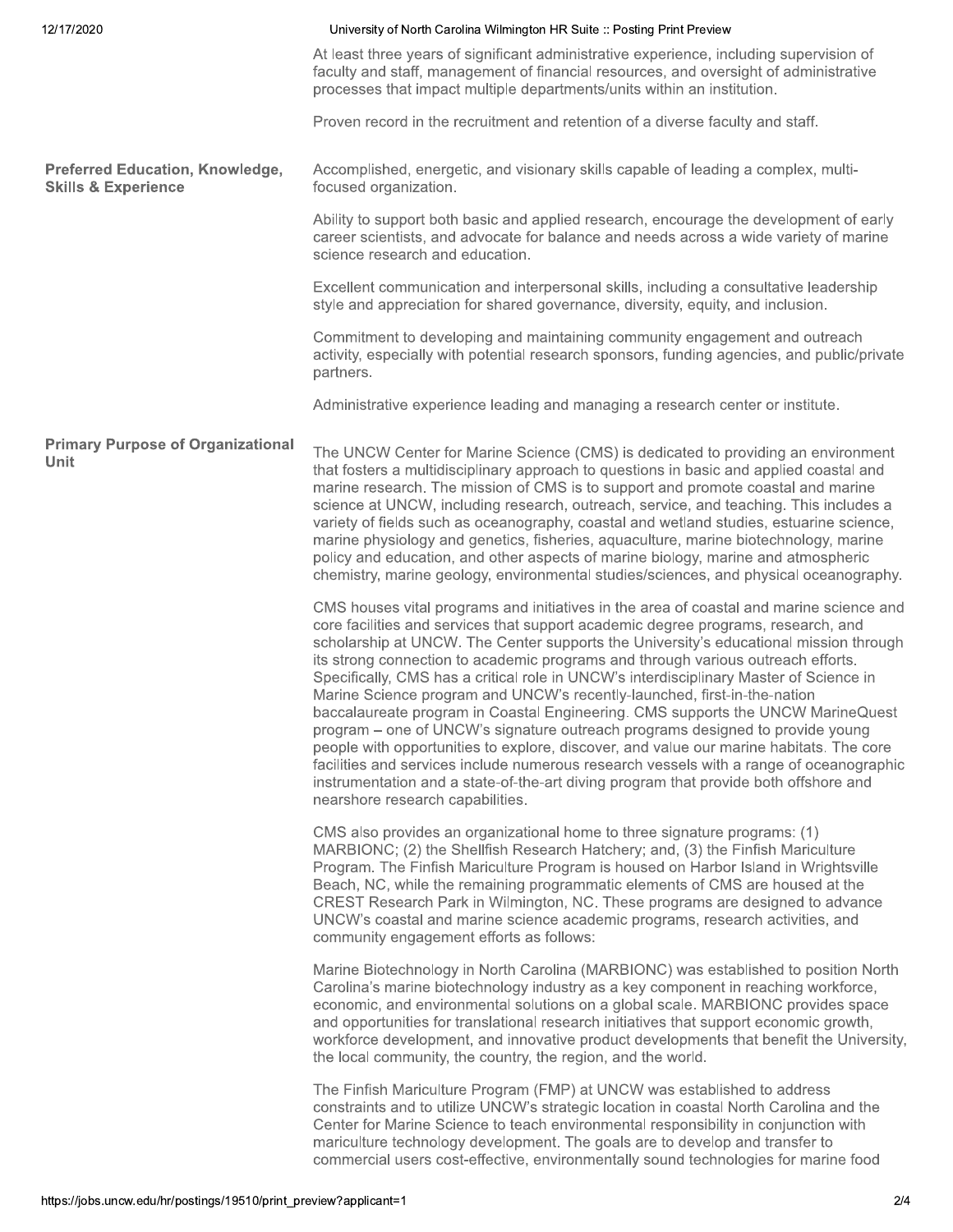| 12/17/2020                                                          | University of North Carolina Wilmington HR Suite :: Posting Print Preview                                                                                                                                                                                                                                                                                                                                                                                                                                                                                                                                                                                                                                                                                                                                                                                                                                                                                                                                                                                               |
|---------------------------------------------------------------------|-------------------------------------------------------------------------------------------------------------------------------------------------------------------------------------------------------------------------------------------------------------------------------------------------------------------------------------------------------------------------------------------------------------------------------------------------------------------------------------------------------------------------------------------------------------------------------------------------------------------------------------------------------------------------------------------------------------------------------------------------------------------------------------------------------------------------------------------------------------------------------------------------------------------------------------------------------------------------------------------------------------------------------------------------------------------------|
|                                                                     | production and to mitigate depletion of marine populations through commercial<br>cultivation or stock enhancement.                                                                                                                                                                                                                                                                                                                                                                                                                                                                                                                                                                                                                                                                                                                                                                                                                                                                                                                                                      |
|                                                                     | The Shellfish Research Hatchery (SRH) is committed to conducting research that will<br>inform and contribute to North Carolina's growing shellfish aquaculture industry through<br>research, education, and industry development. The SRH is an approximately 12,000<br>square foot, state-of-the-art facility for the propagation of the early life stages of marine<br>bivalves. The SRH program also maintains a $\sim$ 2-acre Aquaculture Demonstration site in<br>the Intracoastal Waterway. The facility was constructed in partnership with, and using<br>state funds allocated to, the North Carolina Division of Marine Fisheries following<br>recommendations resulting from a 2-year study by a multi-agency planning committee<br>established through legislation by the NC General Assembly. The Hatchery has been in<br>year-round operations since early 2011.                                                                                                                                                                                           |
| <b>College/School Information</b>                                   |                                                                                                                                                                                                                                                                                                                                                                                                                                                                                                                                                                                                                                                                                                                                                                                                                                                                                                                                                                                                                                                                         |
| <b>University Information</b>                                       | The University of North Carolina Wilmington, the state's coastal university, is dedicated<br>to learning through the integration of teaching and mentoring with research and service.<br>Guided by our Strategic Plan, the university is committed to nurturing a campus culture<br>that reflects its values of diversity and globalization, ethics and integrity, and excellence<br>and innovation. A public institution with nearly 17,000 students, the university is focused<br>on supporting and enhancing the student-centered learning experience that has been a<br>hallmark since its founding in 1947. UNCW offers an array of programs at the<br>baccalaureate and master's levels, and doctoral programs in marine biology, educational<br>leadership, psychology and nursing practice. UNCW is one of the 17 institutions that<br>make up the UNC System.                                                                                                                                                                                                  |
| <b>EEO Statement</b>                                                | At the University of North Carolina at Wilmington (UNCW), our culture reflects our values<br>of inclusion, diversity, globalization, ethics and integrity and innovation and we are<br>committed to providing equality of educational and employment opportunity for all<br>persons without regard to race, sex (such as gender, gender identity, marital status,<br>childbirth, and pregnancy), age, color, national origin (including ethnicity), religion,<br>disability, sexual orientation, political affiliation, veteran status, military service member<br>status, genetic information, or relationship to other university constituents - except<br>where sex, age, or ability represent bona fide educational or occupational qualifications<br>or where marital status is a statutorily established eligibility criterion for State funded<br>employee benefit programs. UNCW believes that embracing the unique contributions of<br>our faculty, staff and students is critical to our success and paramount in being<br>recognized for our global mindset. |
| <b>Special Notes to Applicants</b>                                  |                                                                                                                                                                                                                                                                                                                                                                                                                                                                                                                                                                                                                                                                                                                                                                                                                                                                                                                                                                                                                                                                         |
| <b>Months Per Year</b>                                              | 12 Months                                                                                                                                                                                                                                                                                                                                                                                                                                                                                                                                                                                                                                                                                                                                                                                                                                                                                                                                                                                                                                                               |
| <b>Position Type</b>                                                |                                                                                                                                                                                                                                                                                                                                                                                                                                                                                                                                                                                                                                                                                                                                                                                                                                                                                                                                                                                                                                                                         |
| <b>Anticipated Ending Date if Time-</b><br><b>Limited Positions</b> |                                                                                                                                                                                                                                                                                                                                                                                                                                                                                                                                                                                                                                                                                                                                                                                                                                                                                                                                                                                                                                                                         |
| <b>Job Posting Date</b>                                             | 01/06/2021                                                                                                                                                                                                                                                                                                                                                                                                                                                                                                                                                                                                                                                                                                                                                                                                                                                                                                                                                                                                                                                              |
| <b>Posting Close Date</b>                                           | 02/07/2021                                                                                                                                                                                                                                                                                                                                                                                                                                                                                                                                                                                                                                                                                                                                                                                                                                                                                                                                                                                                                                                              |

## **Applicant Documents**

**Required Documents** 

1. Cover Letter

2. Curriculum Vita

**Optional Documents**